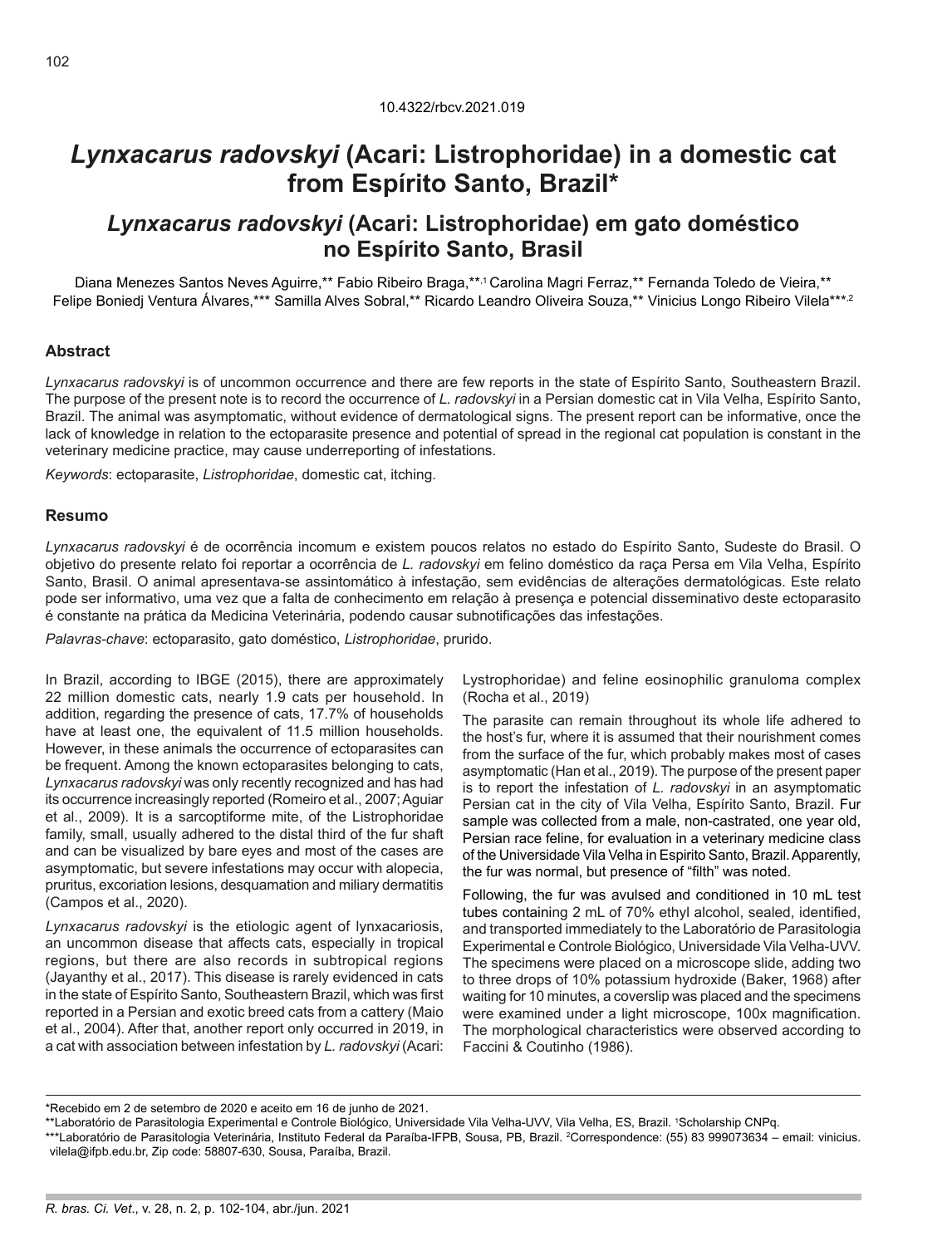After gathering and viewing the collected material (fur) at optical microscope, 40x objective, the presence of mites (Figure 1) was observed. Next, the presence of *L. radovskyi* was confirmed using the description of their morphology (0.5 mm, 430 to 515 μc in length; paws with terminal suction cups; and fast-moving) (Merchant, 1993). The most common clinical manifestations observed in cats affected by *L. radovskyi* are slight pruritus, fur with the appearance of sprinkled "salt and pepper" due to visibility of the mites and flaking (Jayanthy et al., 2017). In the present report, the animal was not attended in the veterinary medicine clinic sector because it did not show any clinical signs that corroborate with the presence of ectoparasites, nor any skin disease, being an "in class finding".

In the visualization of the fur sample, the sprinkled "salt and pepper" pattern was described (Rocha et al., 2019), however the animal had no clinical manifestation. Moreover, literature reports that in cats affected by *L. radovskyi* alopecia may occur due to easy fur withdrawal, excessive presence of dandruff and miliary dermatitis (Greve & Gerrish, 1981). In the present study there was no evidence of any dermatological alterations. However, to avoid an increase in infestation, Fipronil spray (Frontline spray®, Merial Saúde Animal, Campinas, SP.) was administered in the parasitized areas, with repetition after one month. Subsequently, parasites were no longer observed in the animal, and the treatment was effective, similar to that observed by Aguiar et al. (2009).

*Lynxacarus radovskyi* usually affects cats (Romeiro et al., 2007; Aguiar et al., 2009), therefore the importance of this description is associated to the very few reports of its occurrence, in the state of Espírito Santo, with only one report in 2004. Thus, the lack of knowledge in relation to the presence and potential spread of this ectoparasite in the regional domestic cat population is constant in the veterinary medicine practice and, can guide this study as one more educational and research tool.



**Figure 1**: A: Fur (white) belonging to a domestic cat naturally infested by *Lynxacarus radovskyi*. B: parasites (circles) in 200x magnification. C: Parasite (arrow) in 400x magnification.

#### **Bioethics and Biossecurity Committee Approval**

This study was submitted to and approved by the Ethics Committee on the Use of Animals (CEUA-Universidade Vila Velha, Process Nº 306).

#### **Acknowledgements**

We want to acknowledge the Conselho Nacional de Desenvolvimento Científico e Tecnológico (CNPq), Fundação de Amparo à Pesquisa e Inovação do Espírito Santo (FAPES) and Coordenação de Aperfeiçoamento de Pessoal de Nível Superior (CAPES).

### **Conflict of interest**

The authors declare no conflict of interest.

#### **References**

AGUIAR, J.; MACHADO, M.L.S.; FERREIRA, R.R.; HUNNING, P.S.; MUSCHNER, A.C.; RAMOS, R.Z. Infestação mista por Lynxacarus radovskyi e Felicola subrostratus em um gato na região de Porto Alegre, RS, Brasil. *Acta Scient. Vet.* v. 37, 301- 305, 2009.

BAKER K.P. Observations on demodectic mange in dogs. *J. Small Anim. Pract.* 9, 621-625. 1986.

CAMPOS, D.R.; CHAVES, J.K.O.; ASSIS, R.C.P.; FERNANDES, J.I. & SCOTT F.B. Efficacy of oral sarolaner against *Lynxacarus radovskyi* in naturally infested cats. *Vet. Dermatol*. 2020. doi:10.1111/vde.12857